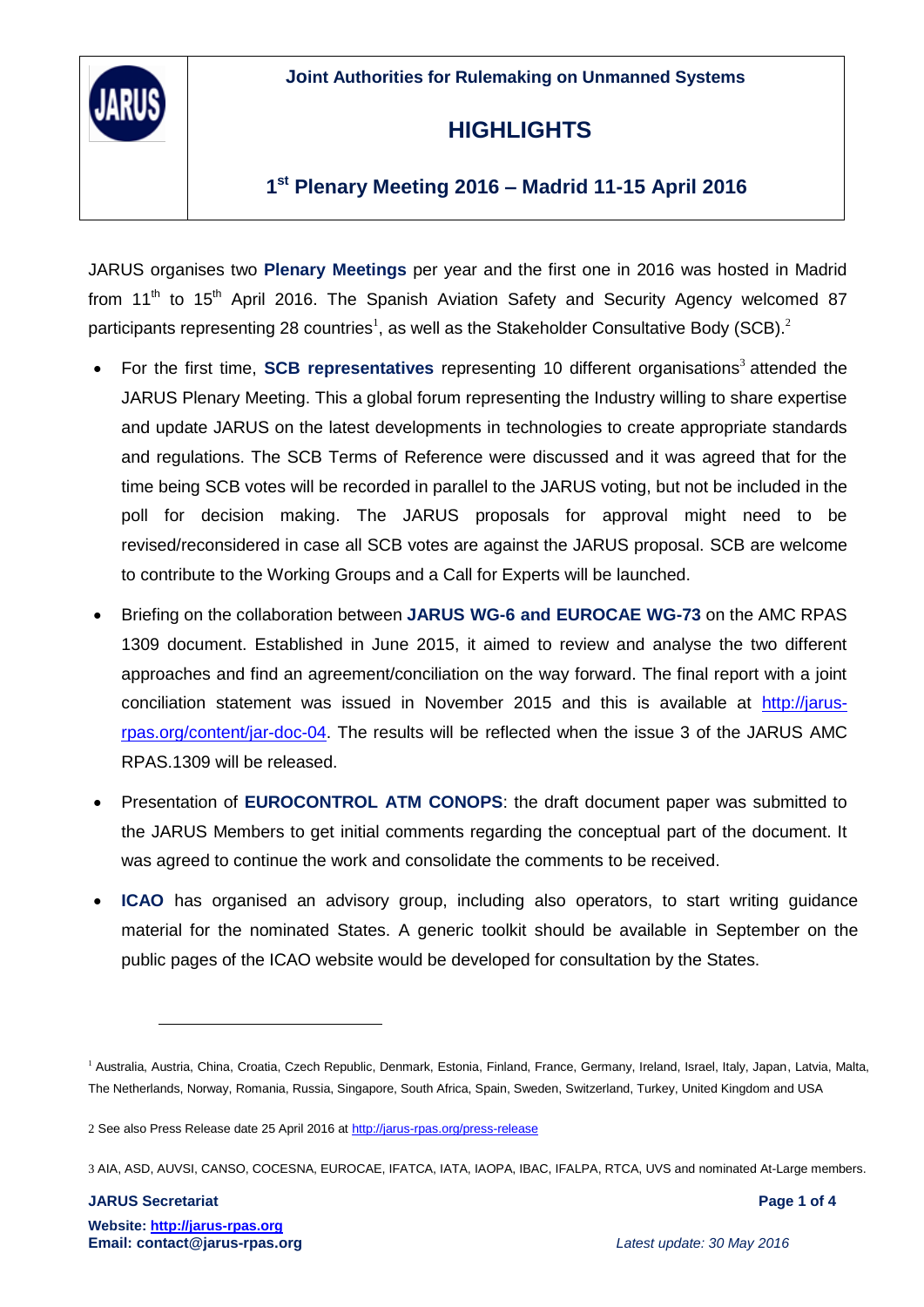**Joint Authorities for Rulemaking on Unmanned Systems**



## **HIGHLIGHTS**

## **1 st Plenary Meeting 2016 – Madrid 11-15 April 2016**

- Briefing from the **European Global Navigation Satellite Systems Agency** (GSA) on Galileo and EGNOS programmes and related benefits for the aviation sector and in particular for UAS.
- Presentation from **Air Space Drone** "Fly Safe" on their activities on the integration of UAS in the air space linked to identification, location and detect & avoid. ASD proposes a unique solution to cover these three aspects: an autonomous GPS device with fitted battery and a memory in case of disconnection, which can be used in any drone.
- The "JARUS Membership Policies and Procedures" was approved and it is now available at [http://jarus-rpas.org/membership-policy.](http://jarus-rpas.org/membership-policy)

#### **WORKING GROUPS**

The following Working Groups (WGs) met to further progress with the ongoing tasks:

- **WG-1: Flight Crew Licencing** 
	- o FCL Guidance Material for internal consultation ready in May 2016.
- **WG-2 Operations**
	- $\circ$  Election of the two new Ops Groups with two co-rapporteurs and creation of two subgroups A (Operations) and B (Organisations).
	- o New scope: the priority is to develop operational requirements for category A and B.
- **WG-3 Airworthiness**
	- $\circ$  Focused is to develop design requirements for unmanned aircraft, which can be used in the certified category and in the specific category when required by the SORA.
	- o Following comments received, the draft CS-LUAS to be reviewed.

#### **WG-4 Detect and Avoid**

- o A deliverable on Safety objectives for D&A ready for internal consultation in April.
- o The Plenary asked the WG-4 Leader to consider Category A & Category B.
- **WG-6 Safety and Risk Management**
	- o Internal consultation for Specific Operation Risk Assessment (SORA) to start in April. Industry is providing valuable advice on the level of detail to be presented.
- **WG-7 Concept of Operations (CONOPS)**
	- $\circ$  UAS Operational Categorization paper available for internal consultation in April 2016 and in June 2016 for external consultation.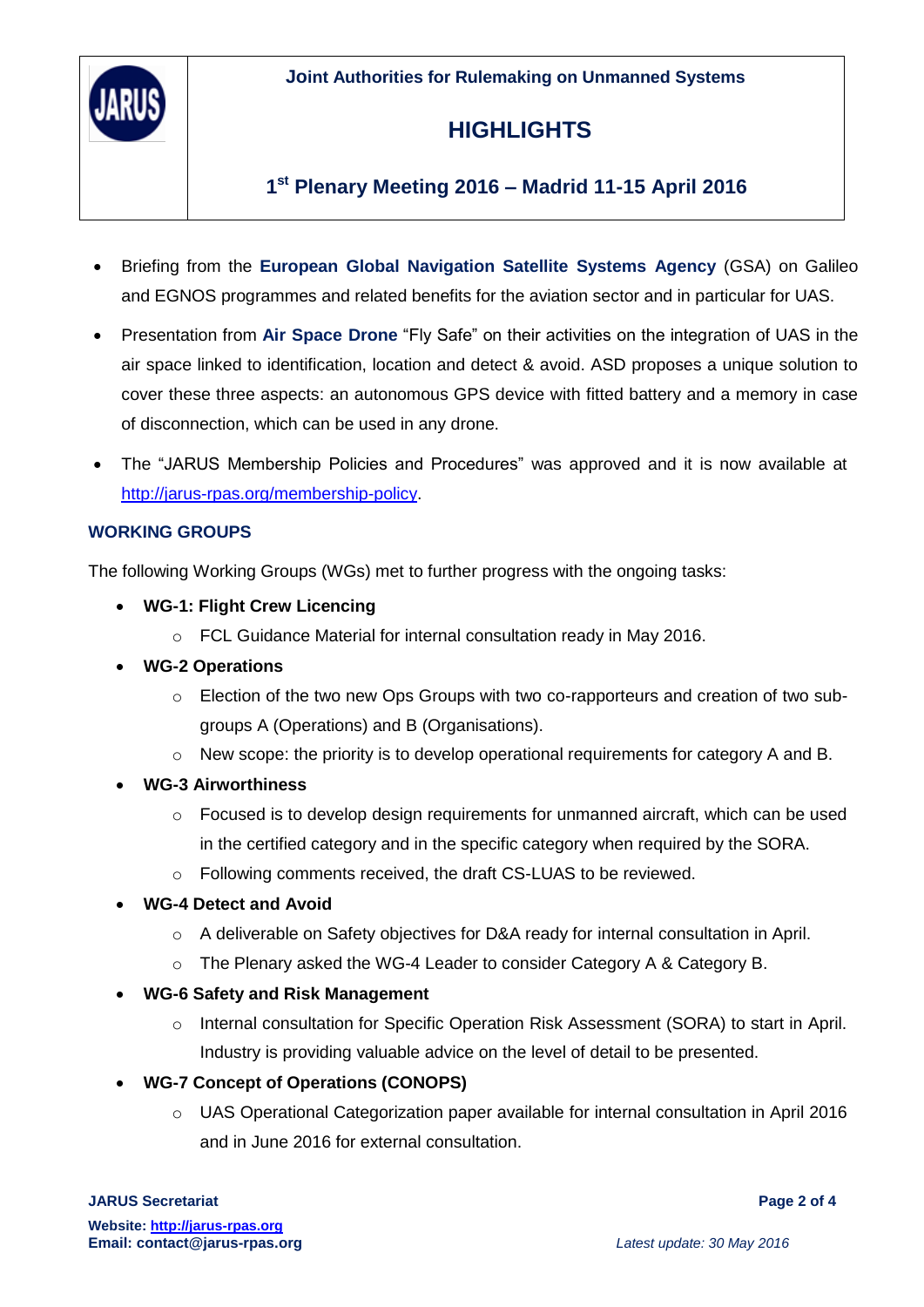

## **HIGHLIGHTS**

### **1 st Plenary Meeting 2016 – Madrid 11-15 April 2016**

#### **UPDATE FROM JARUS MEMBERS**

**EASA:** in December 2015, the new European Union aviation strategy has been presented to harmonise the approach for Unmanned Aircraft. An extended scope of the EASA Basic Regulation is expected. The approach taken is operation centric: three categories have been identified (open, specific and certified). A task force on geofencing has also been established.

**FAA:** presentation of the Types of UAS Operations. A draft Notice of Proposed Rulemaking (NPRM) for a Small UAS rule is under public consultation. So far, more than 4000 comments have been received and it should be finalised in the coming months. US Registration requirements became effective on 21st December 2015 for small UAS (< 55 lbs) flown outside and more than 400,000 UAS have been registered so far. Great importance is given to outreach and education campaigns.

**Denmark:** currently main concerns are privacy, enforcement and security. Operational rules are under discussion in Parliament. Cooperation with police force is important for enforcement and a road sign logic is the best way to make the rules easy to understand to everyone.

**Malta:** a product safety directive is foreseen.

**Spain:** a new interim regulation framework was introduced in 2014 with basic requirements to allow aerial works with limited conditions for two categories: > 25 kg certification and registration with AESA issuing administrative authorisation, <= 25 kg declarative regime with identification. For pilots, at least 18 years old, theoretical knowledge + medical requirement.

**Czech Republic:** presentation of dummy-head crash tests with 5 different RPA performed by the Czech Technical University (Prague) and coordinated by the CZ CAA. The aim was to get some useful data to determine a threshold for "A0 - harmless" category which could be allowed to fly over populated areas without any airworthiness assessment.

**Italy:** update on the RPAV regulation (Issue 2 Rev 1) to support the safety development and law enforcement. Two classes have been identified: below 25 kg (category A & B) and above 25 Kg for category C. As of July 2016  $\lt$  25 kg should be equipped also with an Electronic Identification Device.

**Japan:** update on Japans' safety rules for unmanned a/c, which came into force is December 2015 and exclude those lighter than 200g. A permission by the responsible Ministry might be required for the identified airspaces (above 150m, near aerodromes/obstacles and above populated area).

#### **JARUS Secretariat Page 3 of 4**